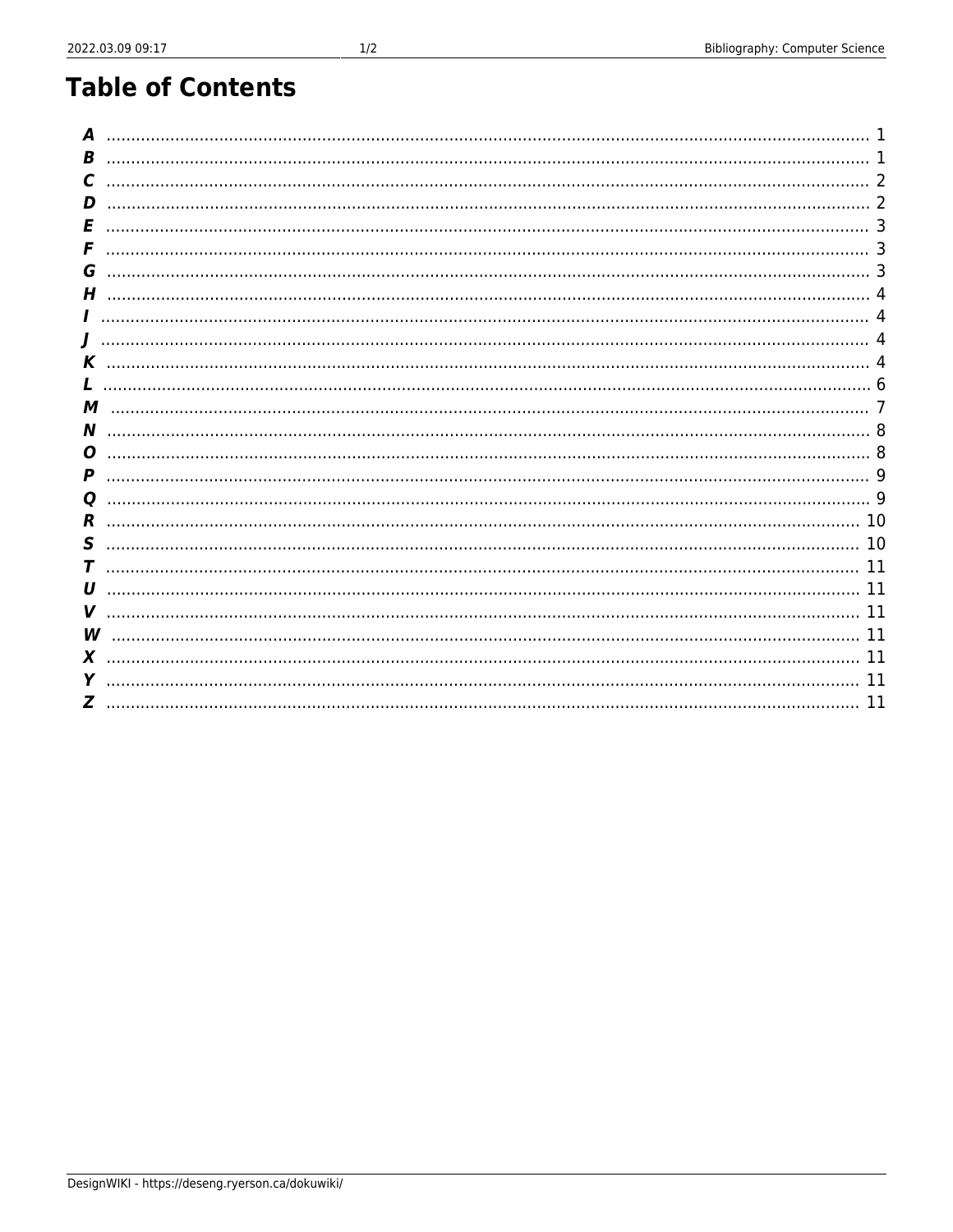https://deseng.ryerson.ca/dokuwiki/ Printed on 2022.03.09 09:17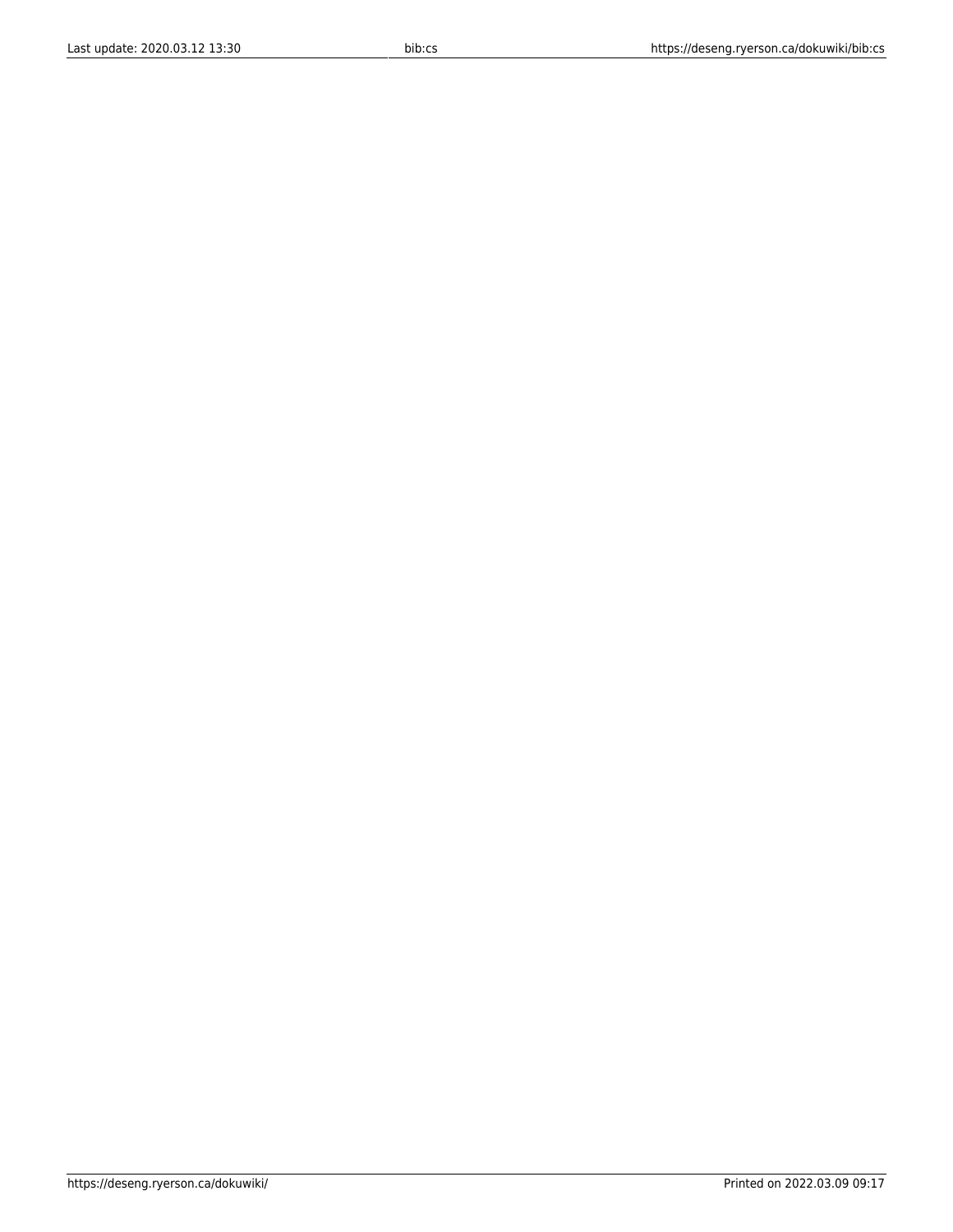# **Bibliography: Computer Science**

This topic contains a bibliography in the format expected by the refnotes plugin. It contains my list of references about computer science stretching back to my PhD studies in the early 1990s. It also includes contributions by some of my graduate students. This is not every reference I have. Many more recent references are stored in [my zotero](https://www.zotero.org/filsalustri/items) [account](https://www.zotero.org/filsalustri/items).

#### **INDEX:** [A](#page-2-2) [B](#page-2-3) [C](#page-3-2) [D](#page-3-3) [E](#page-4-3) [F](#page-4-4) [G](#page-4-5) [H](#page-5-4) [I](#page-5-5) [J](#page-5-6) [K](#page-5-7) [L](#page-7-1) [M](#page-8-1) [N](#page-9-2) [O](#page-9-3) [P](#page-9-4) [Q](#page-10-2) [R](#page-10-3) [S](#page-11-2) [T](#page-11-3) [U](#page-12-7) [V](#page-12-8) [W](#page-12-9) [X](#page-12-10) [Y](#page-12-11) [Z](#page-12-12)

## <span id="page-2-2"></span><span id="page-2-0"></span>**A**

| <b>Note</b><br>name | Note text                                                                                                                                                                                                             |
|---------------------|-----------------------------------------------------------------------------------------------------------------------------------------------------------------------------------------------------------------------|
| <b>AA87</b>         | A. M. Agogino and A. S. Almgren. 1987. Symbolic Computation in Computer-Aided<br>Optimal Design. In Expert Systems in Computer-Aided Design (ed. John S. Gero); North-<br>Holland, Amsterdam. pages 267-284.          |
| ACC93               | Martin Abadi, Luca Cardelli and Pierre-Louis Curien. 1993. Formal Parametric<br>Polymorphism. #109. Systems Research Center, Palo Alto, CA.                                                                           |
| <b>AE96</b>         | M. Andries and G. Engels. 1996. A hybrid query language for an extended entity-<br>relationship model. J. of Visual Languages and Computing, 7(3):321-352.                                                            |
| Ala89               | Suad Alagic. 1989. Object-Oriented Database Programming. Springer-Verlag, New York.                                                                                                                                   |
| <b>AP96</b>         | I.L. Arcos and E. Plaza. 1996. Inference and reflection in the object-centered<br>representation language NOOS. Future Generation Computer Systems, 12:173-188.                                                       |
| <b>AR88</b>         | Norman Adams and Jonathan Rees. 1988. Object-Oriented Programming in Scheme. In<br>Proceedings of the 1988 ACM Conference on LISP and Functional Programming (ed. Jerome<br>Chailloux); ACM, New York. pages 277-288. |
| Aro02               | L. Aronsson. 2002. Operation of a large scale, general purpose wiki website. Proc 6th<br>Intl ICCC/IFIP Conf on Electronic Publishing, pages 27-37. (link)                                                            |

#### <span id="page-2-3"></span><span id="page-2-1"></span>**B**

| <b>Note</b><br>name | Note text                                                                                                                                                                                                                                                                                                                                             |
|---------------------|-------------------------------------------------------------------------------------------------------------------------------------------------------------------------------------------------------------------------------------------------------------------------------------------------------------------------------------------------------|
| <b>BBL06</b>        | S. Baraldi, A. Del Bimbo, L. Landucci and A. Valli 2006. wikiTable: finger driven<br>interaction for collaborative knowledge-building workspaces. Proc IEEE Conf on<br>Vision and Pattern Recognition Workshop. (link)                                                                                                                                |
| Ber92               | Emery Berger. 1992. $FP + OOP = Haskell.$                                                                                                                                                                                                                                                                                                             |
| <b>BMP91</b>        | Ronald J. Brachman, Deborah L. !McGuinness, Peter F. Patel-Schneider and Lori Alperin<br>Resnick. 1991. LIVING WITH CLASSIC: When and How to Use a KL-ONE-Like<br>Language. In Principles of Semantic Networks: Explorations in the Representation of<br>Knowledge (ed. John F. Sowa); Morgan Kaufmann Publishers, Inc., San Mateo. pages<br>401-456. |

DesignWIKI - https://deseng.ryerson.ca/dokuwiki/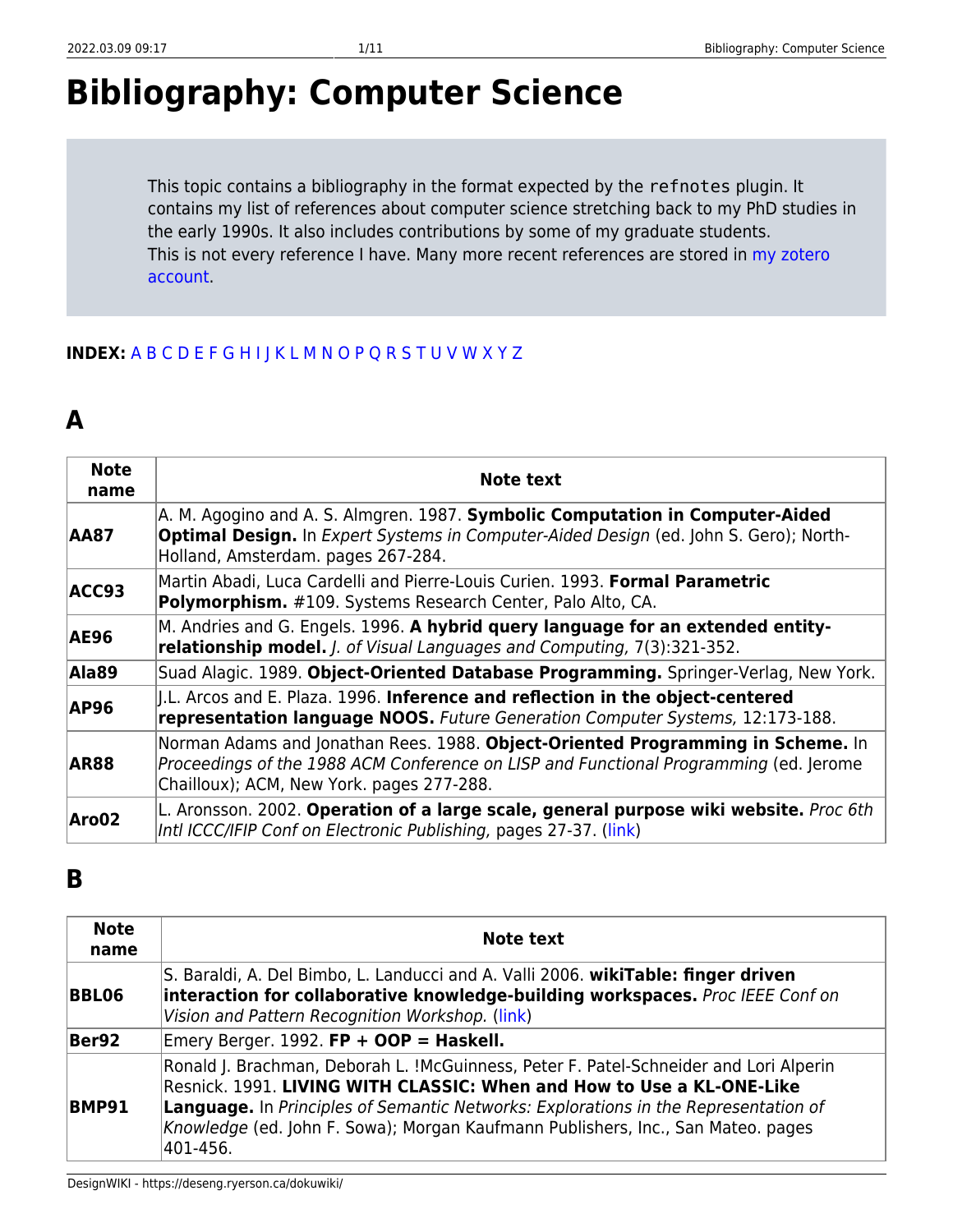| <b>Note</b><br>name | Note text                                                                                                                                                                                           |
|---------------------|-----------------------------------------------------------------------------------------------------------------------------------------------------------------------------------------------------|
| <b>Boo86</b>        | Grady Booch. 1986. Object-Oriented Development. IEEE Transactions on Software<br>Engineering, SE-12(2):211-221.                                                                                     |
| <b>Boo91</b>        | Grady Booch. 1991. Object Oriented Design with Applications. Benjamin/Cummings<br>Publishing Company, Inc.                                                                                          |
| <b>BP94</b>         | Alex Borgida and Peter F. Patel-Schneider. 1994. A Semantics and Complete Algorithm<br>for Subsumption in the CLASSIC Description Logic. Journal of Artificial Intelligence<br>Research, 1:277-308. |
| Bra05               | A. Brandle. 2005. Too many cooks don't spoil the broth. Proc. Wikimania 2005.<br>Accessed 28 Dec 2005. (link)                                                                                       |

# <span id="page-3-2"></span><span id="page-3-0"></span>**C**

| <b>Note</b><br>name | Note text                                                                                                                                                                                               |
|---------------------|---------------------------------------------------------------------------------------------------------------------------------------------------------------------------------------------------------|
| CA97                | D. Chancogne and M. Austin. 1997. Web Dieting - Dynamic and Interactive<br>Environment Development Tools for the Web. In Proc. 6th World Wide Web<br>Conference, Santa Clara                            |
| CAB94               | Derek Coleman, Patrick Arnold, Stephanie Bodoff, Chris Dollin, Helena Gilchrist, Fiona Hayes<br>and Paul Jeremaes. 1994. Object-Oriented Development: The Fusion Method. Prentice-<br>Hall, New Jersey. |
| Car90               | Luca Cardelli. 1990. A Semantics of Multiple Inheritance. In Readings in Object-Oriented<br>Database Systems (ed. Stanley B. Zdonik and David Maier); Morgan Kaufmann. pages 59-83.                     |
| <b>CD78</b>         | N. Chapin and S.P. Denniston 1978. Characteristics of a structured program. ACM<br>SIGPLAN Notices, 13(5):36-45. (link)                                                                                 |
| CDG89               | Luca Cardelli, James Donahue, Lucille Glassman, Mick Jordan, Bill Kalsow and Greg Nelson.<br>1989. Modula-3 Report (revised). Olivetti Corporation and Digital Equipment Corporation.                   |
| CEP98               | R. Champagnat, R. Esteban, H. Pingaud and R. Valette. 1998. Petri net based modeling<br>of hybrid systems. Computers in Industry, 36:139-146.                                                           |
| CF82                | Paul R. Cohen and Edward A. Feigenbaum (eds). 1982. The Handbook of Artificial<br>Intelligence, Volume 3. HeurisTech Press, Stanford, California.                                                       |
| <b>CLN99</b>        | D. Calvanese, M. Lenzerini and D. Nardi. 1999. Unifying Class-Based Representation<br>Formalisms. J. Artificial Intelligence Research, 11:199-240.                                                      |
| <b>CM98</b>         | L. Chaudron and N. Maille. 1998. First order logic formal concept analysis: from logic<br>programming to theory. Linkoping Electronic Articles in Computer and Information<br>Science, 3(13)            |
| Cod90               | E. F. Codd. 1990. The Relational Model for Database Management: Version 2.<br>Addison-Wesley, Reading, Mass.                                                                                            |
| Con87               | Jeff Conklin. 1987. Hypertext: An Introduction and Survey. IEEE Computer pages 17-41.                                                                                                                   |

#### <span id="page-3-3"></span><span id="page-3-1"></span>**D**

| Note name | Note text                                                          |
|-----------|--------------------------------------------------------------------|
| Dic92     | K. Dickey. 1992. Scheming with Objects. Al Expert, $7(10):24-33$ . |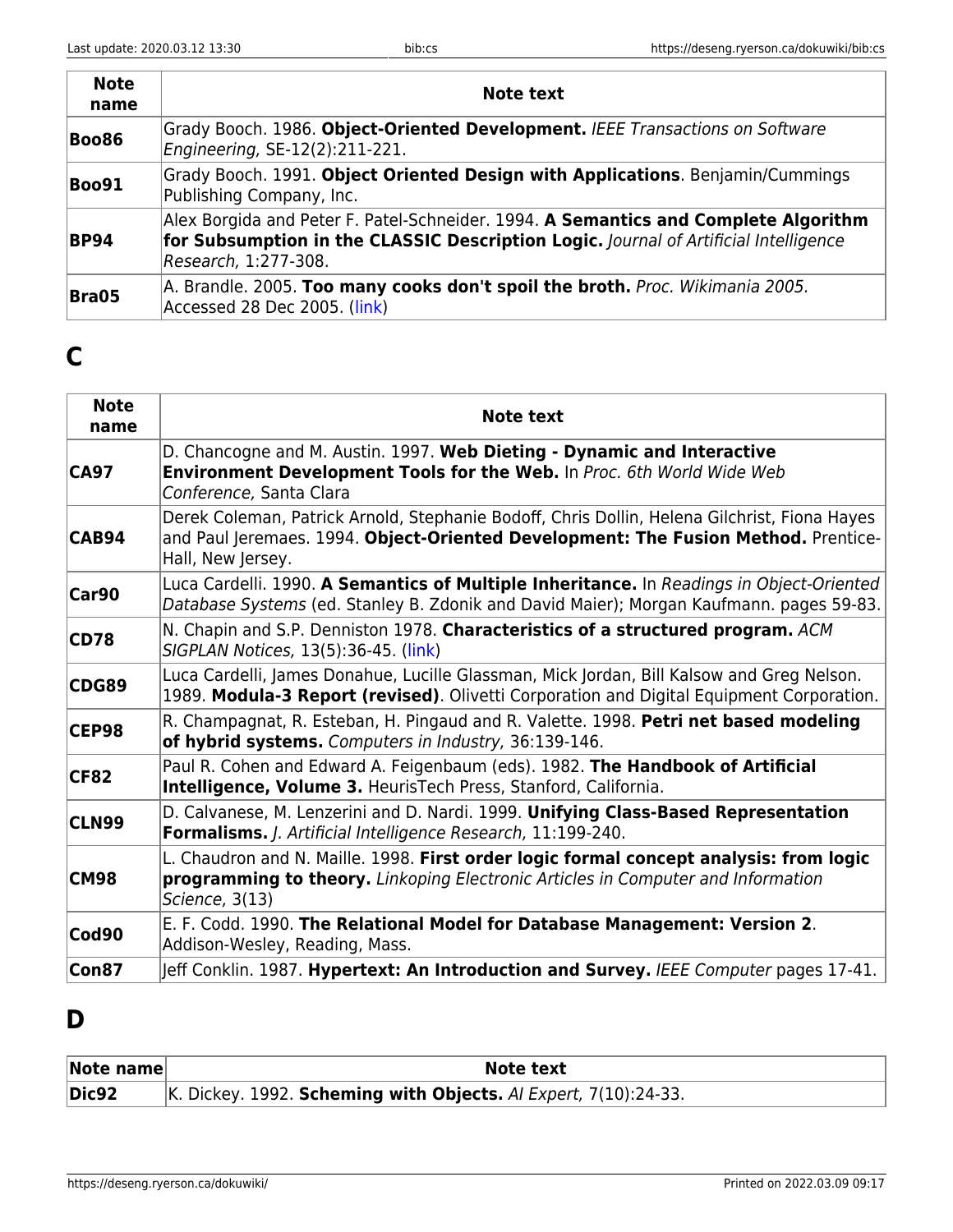| Note name         | Note text                                                                                                                                                                                          |
|-------------------|----------------------------------------------------------------------------------------------------------------------------------------------------------------------------------------------------|
| Die <sub>02</sub> | Andreas Dieberger. 2002. Supporting collaboration through passing informal notes<br>to peripheral displays. CHI '02 extended abstracts on Human factors in computing<br>systems. 818 - 819. (link) |
| Dja88             | Dragan D. Djakovic. 1988. RASP - A Language with Operations on Fuzzy Sets.<br>Computer Languages, 13(3):143-147.                                                                                   |
| <b>DK93</b>       | Eric Domeshek and Janet Kolodner. 1993. Using the Points of Large Cases. AI EDAM,<br>7(2):87-96.                                                                                                   |
| Dyb87             | Kent Dybvig. 1987. The Scheme Programming Language. Prentice-Hall, Inc., New York.                                                                                                                 |

#### <span id="page-4-3"></span><span id="page-4-0"></span>**E**

| <b>Note</b><br>name | <b>Note text</b>                                                                                                                                                                                                                        |
|---------------------|-----------------------------------------------------------------------------------------------------------------------------------------------------------------------------------------------------------------------------------------|
| EGK04               | P.T. Eugster, R. Guerraoui, A.-M. Kermarrec and L. Massoulie 2004. Epidemic information<br>dissemination in distributed systems. IEEE Computer, 37(5):60-67.                                                                            |
| Ell96               | [. Ellson. 1996. Tcl DG - A Tcl extension for dynamic graphs. Proc USENIX fourth annual<br>Tcl/Tk Workshop. (link)                                                                                                                      |
| Emb89               | David W. Embley. 1989. NFQL: The Natural Forms Query Language. ACM Transactions<br>on Database Systems, 14(2):168-211.                                                                                                                  |
| <b>EII95</b>        | Gerard Ellis. 1995. Compiling Conceptual Graphs. IEEE Transactions on Knowledge and<br>Data Engineering, 7(1):68-81.                                                                                                                    |
| <b>EPT96</b>        | A. Engehausen, S. Pribbenow and U. Toter. 1996. Multiple Part-Hierarchies. In Proc.<br>WRKP: Knowledge Representation and Configuration Problems, DFKI Document D-96-04 (ed.<br>F. Baader and H. J. Burckert and A. Gunter and W. Nutt) |
| Eve00               | S. Evers. 2000. An introduction to open source development. Master's Thesis;<br>Fachbereich Informatik, Technische Universitat Berlin. (link)                                                                                           |

#### <span id="page-4-4"></span><span id="page-4-1"></span>**F**

| <b>Note</b><br>name            | Note text                                                                                                                                                                                                             |
|--------------------------------|-----------------------------------------------------------------------------------------------------------------------------------------------------------------------------------------------------------------------|
| <b>FB98</b>                    | D. Fensel and V.R. Benjamins. 1998. The role of assumptions in knowledge<br>engineering. Intl J on Intelligent Systems, 13(7):715-748. (link)                                                                         |
| <b>FD84</b><br>Addison-Wesley. | J. D. Foley and A. Van Dam. 1984. Fundamentals of Interactive Computer Graphics.                                                                                                                                      |
| Fel88                          | Matthias Felleisen, 1988. Lambda-v-CS: An Extended Lambda-Calculus for Scheme. In<br>Proceedings of the 1988 ACM Conference on LISP and Functional Programming (ed. Jerome<br>Chailloux); ACM, New York. pages 72-85. |
| <b>FH88</b>                    | Anthony J. Field and Peter G. Harrison. 1988. Functional Programming. International<br>Computer Science Series. Addison-Wesley, Wokingham, England.                                                                   |

# <span id="page-4-5"></span><span id="page-4-2"></span>**G**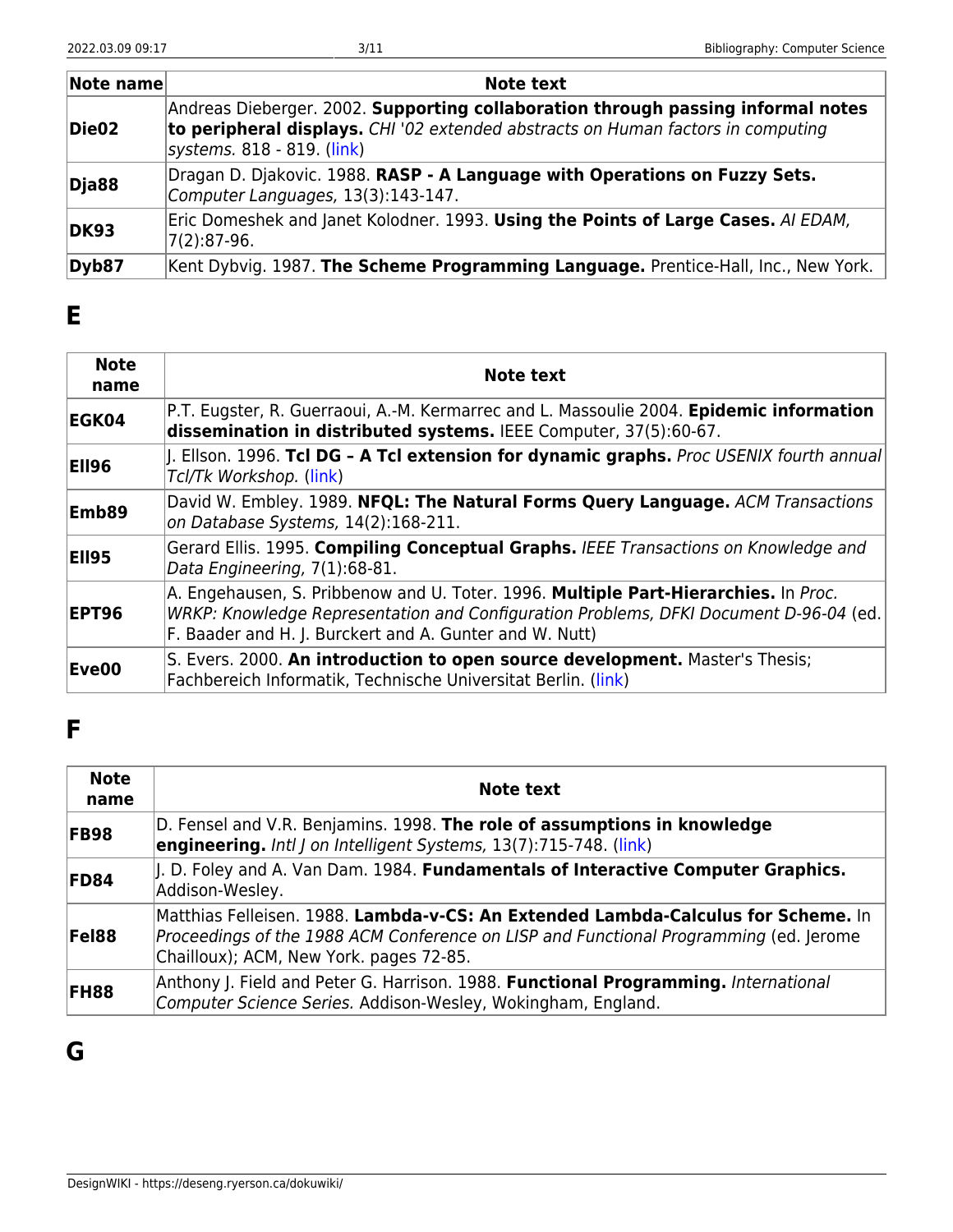| <b>Note</b><br>name | Note text                                                                                                                                                                           |
|---------------------|-------------------------------------------------------------------------------------------------------------------------------------------------------------------------------------|
| GA04                | C. Gacek and B. Arief 2004. The Many Meanings of Open Source. IEEE Computer Society,<br>34-40. IEEE Software. (link)                                                                |
| GF01                | L.A. Guerrero and D.A. Fuller. 2001. A pattern system for the development of<br>collaborative applications. Information and Software Technology, 43:457-467.                        |
| GN <sub>00</sub>    | E.R. Gansner and S.C. North 2000. An open graph visualization system and its<br>applications to software engineering. Software Practice and Experience,<br>30(11):1203-1233. (link) |
| <b>GR01</b>         | B. Geppert and F. Rossler. 2001. The SDL pattern approach - a reuse-driven SDL<br>design methodology. Computer Networks, 35:627-645.                                                |
| GR83                | Adele Goldberg and David Robson. 1983. Smalltalk-80: The Language and Its<br>Implementation. Addison-Wesley, Reading, Mass.                                                         |
| GR89                | Adele Goldberg and David Robson. 1989. Smalltalk-80: The Language. Addison-Wesley,<br>Reading, Mass.                                                                                |

#### <span id="page-5-4"></span><span id="page-5-0"></span>**H**

| Note name   | Note text                                                                                                                                                                                                |
|-------------|----------------------------------------------------------------------------------------------------------------------------------------------------------------------------------------------------------|
| Hin92       | J. Roger Hindley. 1992. Types with Intersection: An Introduction. Formal Aspects of<br>Computing, 4:470-486.                                                                                             |
| <b>HM89</b> | R. Heise and B. A. !MacDonald. 1989. Quaternions and Motion Interpolation: A<br>Tutorial. In Proceedings of CG International 1989 (ed. R. A. Earnshaw and B. Wyvill);<br>Springer-Verlag. pages 229-243. |
| How97       | [J.D. Howard. 1997. An analysis of security incidents on the internet: 1989-1995.<br>!PhD Thesis; Dept Eng and Public Policy, Carnegie Mellon University.                                                |
| <b>HS89</b> | Frank Halasz and Mayer Schwartz. 1989. The Dexter Hypertext Reference Model.                                                                                                                             |

#### <span id="page-5-5"></span><span id="page-5-1"></span>**I**

| Note name    | Note text                                                      |
|--------------|----------------------------------------------------------------|
| <b>IEE91</b> | IEEE. 1991. IEEE Standard for the Scheme Programming Language. |

#### <span id="page-5-6"></span><span id="page-5-2"></span>**J**

| Note name    | Note text                                                                                                                               |
|--------------|-----------------------------------------------------------------------------------------------------------------------------------------|
| <b>JBR87</b> | G. Edward Barton Jr., Robert C. Berwick and Eric Sven Ristad. 1987. Computational<br><b>Complexity and Natural Language. MIT Press.</b> |
| $ $ $ Z91$   | Ralph E. Johnson and Jonathan M. Zweig. 1991. Delegation in C++. Journal of Object-<br>Oriented Programming, 4(7):31-34.                |

#### <span id="page-5-7"></span><span id="page-5-3"></span>**K**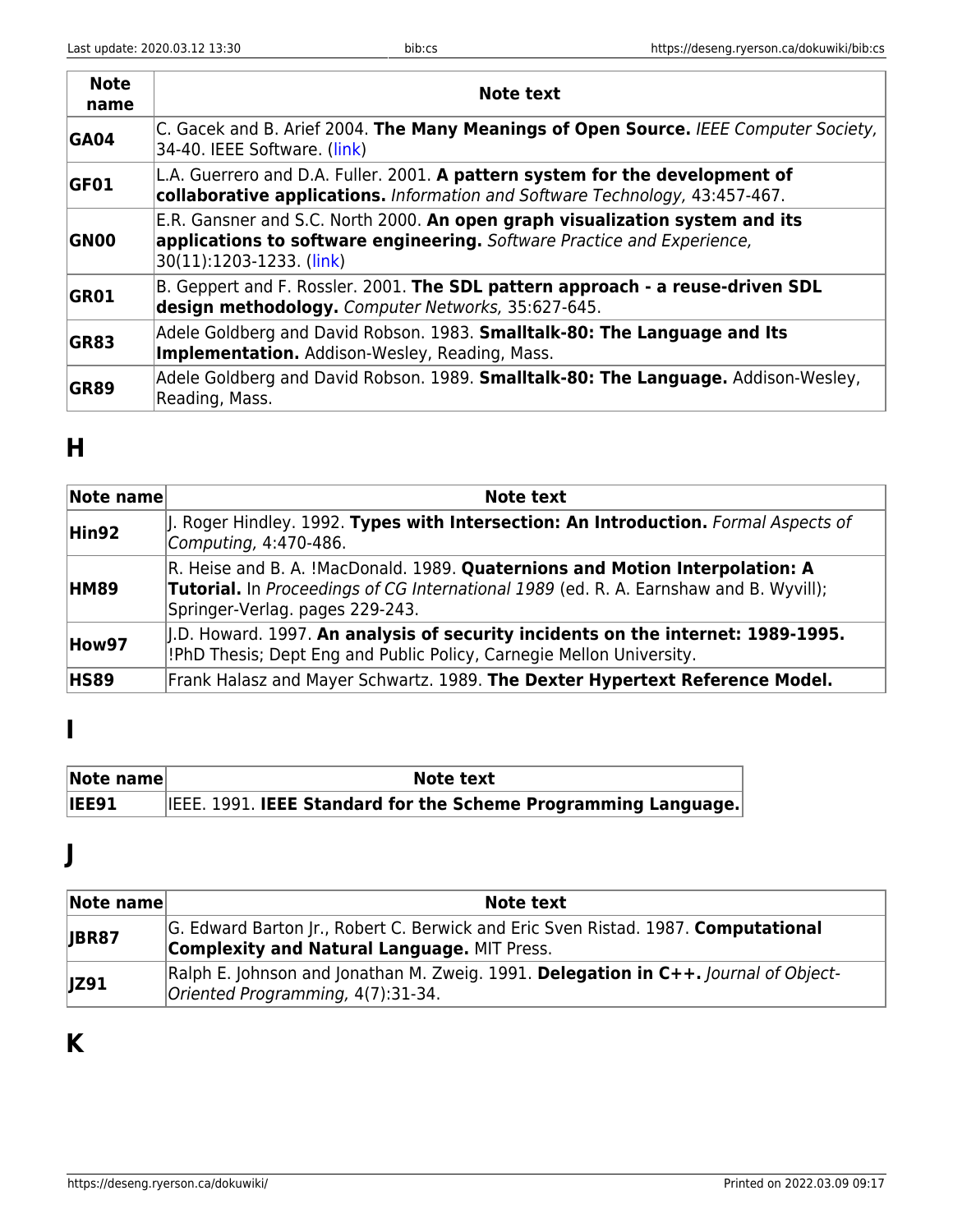| <b>Note</b><br>name | <b>Note text</b>                                                                                                                                                                                                                                                                                                           |
|---------------------|----------------------------------------------------------------------------------------------------------------------------------------------------------------------------------------------------------------------------------------------------------------------------------------------------------------------------|
| Kam90               | Samuel N. Kamin. 1990. Programming Languages: An Interpreter-Based Approach.<br>Addison-Wesley, Reading, Mass.                                                                                                                                                                                                             |
| <b>KBG89</b>        | Won Kim, Elisa Bertino and Jorge F. Garza. 1989. Composite Objects Revisited. In<br>Proceedings of the 1989 ACM SIGMOD International Conference on the Management of Data<br>(ed. James Clifford and Bruce Lindsay and David Maier); ACM Press, Portland, Oregon. pages<br>337-347.                                        |
| <b>KBH97</b>        | T. Koch, A. Brummer, D. Hiom, M. Peereboom, A. Poulter and E. Worsfold. 1997.<br>Specification for resource description methods Part 3. The role of classification<br>schemes in internet resource description and discovery. Project deliverable #RE 1004<br>PU RE D3.2. DESIRE project, Lund University Library, Sweden. |
| <b>KC90</b>         | Setrag N. Khoshafian and George P. Copeland. 1990. Object Identity. In Readings in<br>Object-Oriented Database Systems (ed. Stanley B. Zdonik and David Maier); Morgan<br>Kaufmann. pages 37-46.                                                                                                                           |
| <b>KC93</b>         | Gerald M. Karam and Ronald S. Casselman. 1993. A Cataloging Framework for Software<br>Development Methods. IEEE Computer pages 34-45.                                                                                                                                                                                      |
| Ken89               | William Kent. 1989. An Overview of the Versioning Problem. In Proceedings of the 1989<br>ACM SIGMOD International Conference on the Management of Data (ed. James Clifford and<br>Bruce Lindsay and David Maier); ACM Press, Portland, Oregon. pages 5-7.                                                                  |
| Kes88               | Robert R. Kessler. 1988. LISP, Objects and Symbolic Programming. Scott, Foresman and<br>Company, Glenview, Ill.                                                                                                                                                                                                            |
| <b>KF88</b>         | Setrag Khoshafian and Dan Frank. 1988. Implementation Techniques for Object<br>Oriented Databases. In Advances in Object-Oriented Databases (Proceedings of 2nd<br>International Workshop on Object-Oriented Database Systems) (ed. K. R. Dittrich); Springer-<br>Verlag, Berlin. pages 60-80.                             |
| <b>KF94</b>         | A. Kumar and R.H. Fowler. 1994. A spring modeling algorithm to position nodes of an<br>undirected graph in three dimensions. Technical Report #NAG9-551-4. University of<br>Texas, Dept of Computer Science. (link)                                                                                                        |
| <b>KF96</b>         | C.F. Kirschman and G.M. Fadel. 1996. FDS - A functional design software system.                                                                                                                                                                                                                                            |
| Kim86               | Gary D. Kimura. 1986. A Structure Editor for Abstract Document Objects. IEEE<br>Transactions on Software Engineering, SE-12(3):417-435.                                                                                                                                                                                    |
| Kim90               | Won Kim. 1990. Introduction to Object-Oriented Databases. The MIT Press.                                                                                                                                                                                                                                                   |
| Kin05               | D. Kinzler. 2005. !WikiSense - Mining the Wiki. Proc. Wikimania 2005. Accessed 28 Dec<br>2005. (link)                                                                                                                                                                                                                      |
| Kin89               | Roger King. 1989. My Cat Is Object-Oriented. In Object-Oriented Concepts, Databases,<br>and Applications (ed. Won Kim and Frederick H. Lochovsky); Addison-Wesley. pages 23-30.                                                                                                                                            |
| <b>KKA05</b>        | A. Kirigin, G. Klein and L. Adelman 2005. Heuristic Evaluation Techniques for<br>Collaborative Software. MITRE Corporation, 1-6. (link)                                                                                                                                                                                    |
| KLW90               | Micheal Kifer, Georg Lausen and James Wu. 1990. Logical Foundations of Object-<br><b>Oriented and Frame-Based Languages.</b> #90/14 (2nd revision). Department of Computer<br>Science, SUNY, Stony Brook, NY.                                                                                                              |
| <b>KM87</b>         | Marja-Riitta Koivunen and Martti Mantyla. 1987. [Hut windows]-: An Improved<br>Architecture for a User Interface Management System. In Proceedings of Computer<br>Graphics International '87 (ed. Tosiyasu L. Kunii); Springer-Verlag, Tokyo. pages 393-405.                                                               |
| <b>KMM87</b>        | Bent Bruun Kristensen, Ole Lehrmann Madsen, Birger Moller-Pedersen and Kristen Nygaard.<br>1987. The BETA Programming Language. In Research Directions in Object-Oriented<br>Programming (ed. Bruce Shriver and Peter Wegner); The MIT Press. pages 7-48.                                                                  |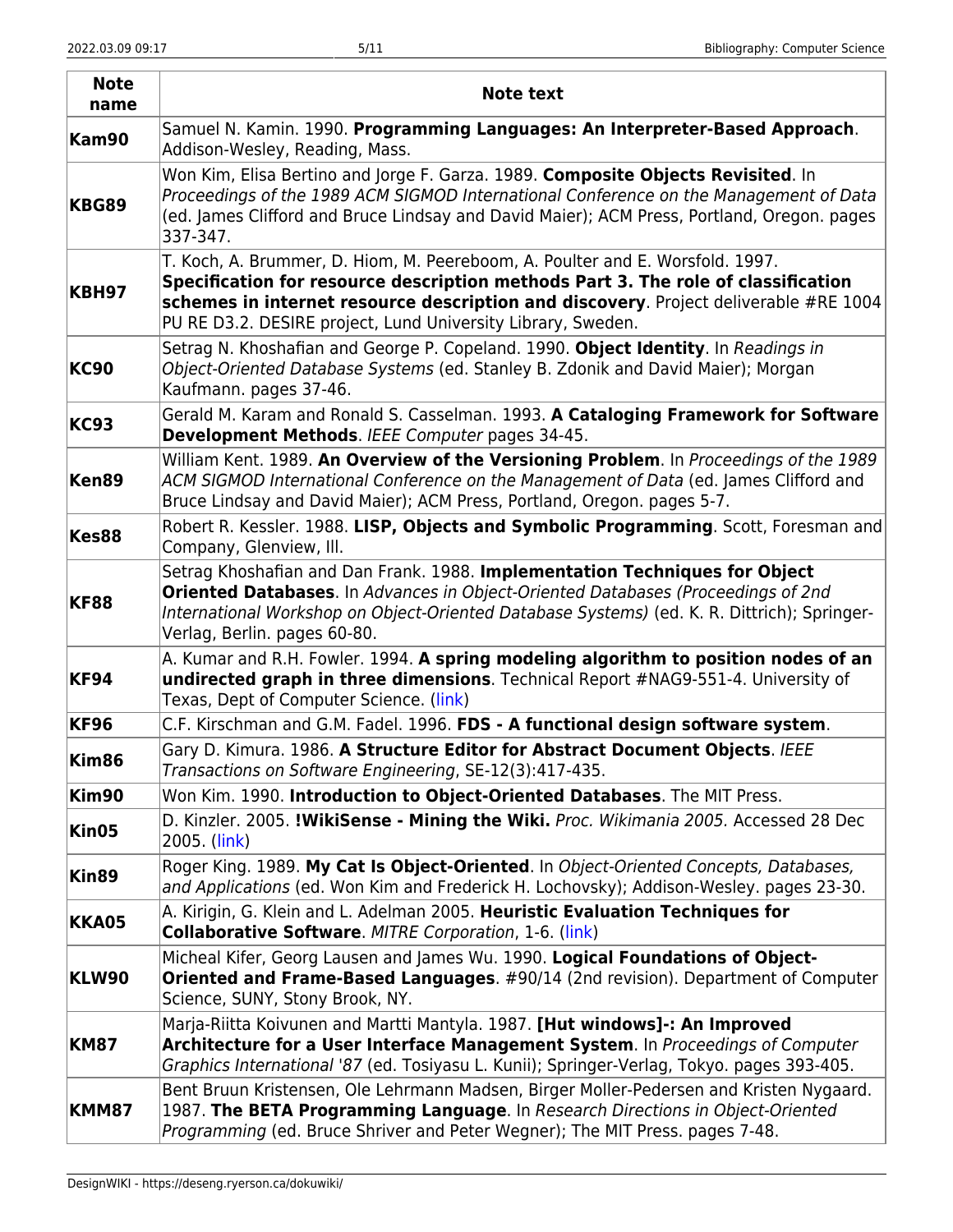| <b>Note</b><br>name | Note text                                                                                                                                                                                                                                      |
|---------------------|------------------------------------------------------------------------------------------------------------------------------------------------------------------------------------------------------------------------------------------------|
| <b>KRB91</b>        | Gregor Kiczales, Jim des Rivieres and Daniel G. Bobrow. 1991. The Art of the Metaobject<br><b>Protocol.</b> The MIT Press, Cambridge, Mass                                                                                                     |
| Kre86               | Wolfgang Kreutzer. 1986. System Simulation: Programming Styles and Languages.<br>Addison-Wesley, Sydney.                                                                                                                                       |
| Kre97               | R. Kremer. 1997. Constraint graphs: a concept map meta-language. !PhD Thesis;<br>Department of Computer Science, University of Calgary. (link)                                                                                                 |
| Kre98               | R. Kremer. 1998. Visual languages for knowledge representation. In 11th Workshop on<br>Knowledge Acquisition, Modeling and Management (KAW98) (link)                                                                                           |
| KS90                | Wolfgang Kreutzer and Malcolm Stairmand. 1990. C-Flavours: A Scheme-Based Flavour<br>System with Coroutines and its Applications to the Design of Object-Oriented<br>Simulation Software. Computer Languages, 15(4):225-249.                   |
| <b>KS92</b>         | Micheal Kifer and V. S. Subrahmanian. 1992. Theory of Generalized Annotated Logic<br><b>Programming and its Applications.</b>                                                                                                                  |
| KTM87               | Kenneth Kahn, Eric Dean Tribble, Mark S. Miller and Daniel G. Bobrow. 1987. Vulcan:<br>Logical Concurrent Objects. In Research Directions in Object-Oriented Programming (ed.<br>Bruce Shriver and Peter Wegner); The MIT Press. pages 75-112. |
| Kui00               | B. Kuipers. 2000. The spatial semantic hierarchy. Artificial Intelligence, 119:191-233.                                                                                                                                                        |
| Kul94               | Z. Kulpa. 1994. Diagrammatic representation and reasoning. Machine Graphics and<br>Vision, 3:77-103.                                                                                                                                           |
| <b>KW90</b>         | Micheal Kifer and James Wu. 1990. A First-Order Theory of Types and Polymorphism in<br>Logic Programming. #90/23. Department of Computer Science, SUNY, Stony Brook, NY.                                                                       |

#### <span id="page-7-1"></span><span id="page-7-0"></span>**L**

| <b>Note</b><br>name | Note text                                                                                                                                                                                                                                            |
|---------------------|------------------------------------------------------------------------------------------------------------------------------------------------------------------------------------------------------------------------------------------------------|
| Lar88               | Per-Ake Larson. 1988. Dynamic Hash Tables. CACM, 31(4):446-457.                                                                                                                                                                                      |
| <b>LB92</b>         | Oliver Laumann and Carsten Bormann. 1992. Elk: The Extension Language Kit.                                                                                                                                                                           |
| LC01                | B. Leuf and W. Cunningham 2001. The Wiki Way. Addison-Wesley, Boston.                                                                                                                                                                                |
| LC99                | J.-S. Lee and J.M. Carley (eds). 1999. Proc 1999 Computational and Mathematical<br><b>Organization Theory Workshop. Cincinatti.</b>                                                                                                                  |
| Len98               | D. Lenat. 1998. The Dimensions of Context-Space.                                                                                                                                                                                                     |
| Lev94               | Robert Levinson. 1994. UDS: A Universal Data Structure. #UCSC-CRL-94-15. Board of<br>Studies in Computer and Information Sciences, University of California, Santa Cruz, Santa<br>Cruz, CA.                                                          |
| Lev94a              | Robert Levinson. 1994. Morph II: A Universal Agent: Progress Report and Proposal.<br>#UCSC-CRL-94-22. Board of Studies in Computer and Information Sciences, University of<br>California, Santa Cruz, Santa Cruz, CA.                                |
| <b>LF92</b>         | Shinn-Der Lee and Daniel P. Friedman. 1992. First-Class Extents. #350. Computer Science<br>Department, Indiana University, Bloomington, Indiana.                                                                                                     |
| LG88                | D. Long and R. Garigliano. 1988. Inheritance Hierarchies. #3/88. School of Engineering<br>and Computer Science, Durham, England.                                                                                                                     |
| Lim87               | H. L. Lim. 1987. Fast Hidden Surface Removal Through Structural Analysis and<br>Representation of Objects and Their Contours. In Proceedings of Computer Graphics<br>International '87 (ed. Tosiyasu L. Kunii); Springer-Verlag, Tokyo. pages 75-88. |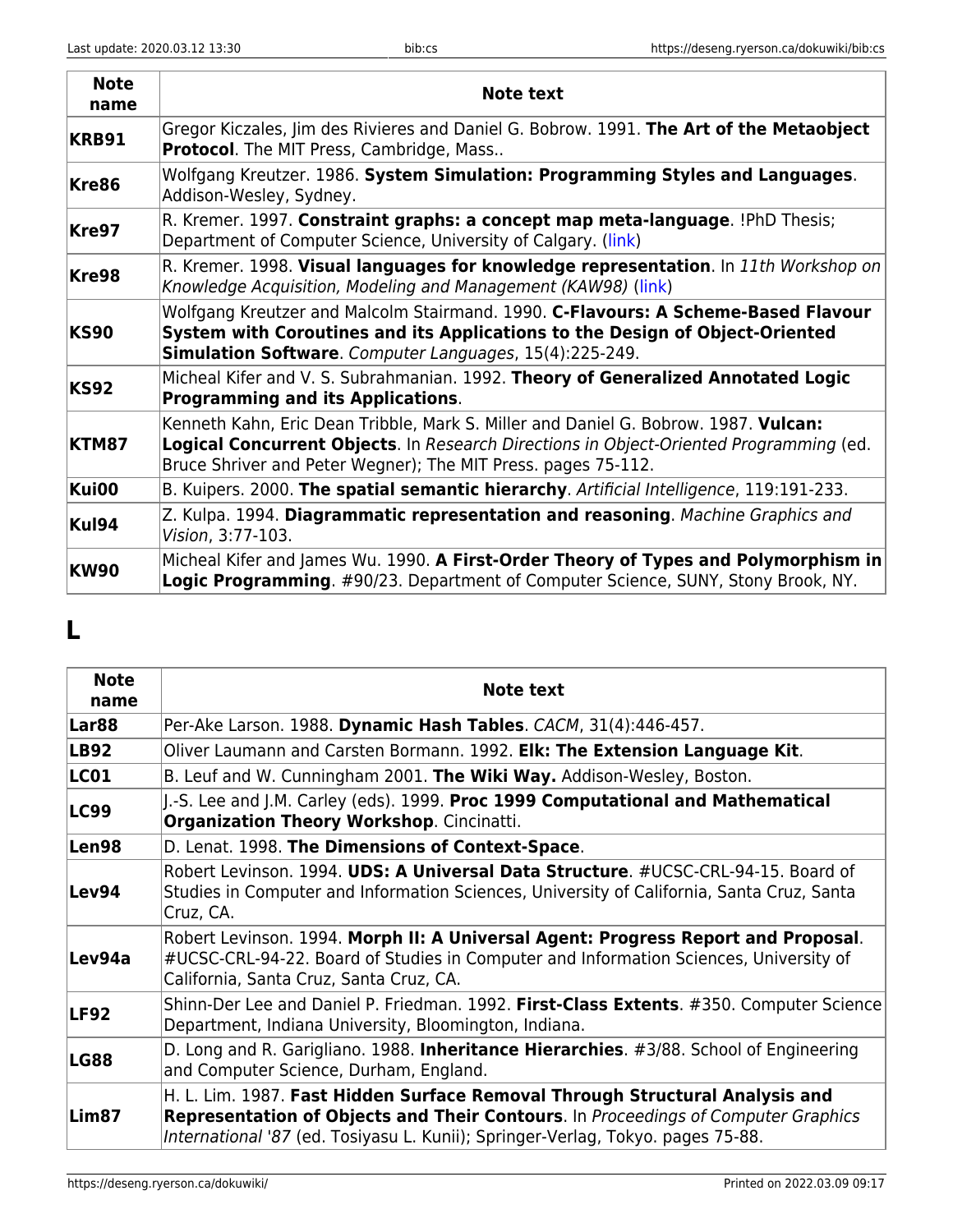| <b>Note</b><br>name | Note text                                                                                                                                                                                                                                                         |
|---------------------|-------------------------------------------------------------------------------------------------------------------------------------------------------------------------------------------------------------------------------------------------------------------|
| <b>LM90</b>         | Jintae Lee and Thomas W. Malone. 1990. Partially Shared Views: A Scheme for<br>Communicating among Groups that Use Different Type Hierarchies. ACM<br>Transactions on Information Systems, 8(1):1-26.                                                             |
| LP00                | P. Lambrix and L. Padgham. 2000. Conceptual modeling in a document management<br>environment using part-of reasoning in description logics. Data and Knowledge<br>Engineering, 32:51-86.                                                                          |
| LSK93               | Sean Levy, Eswaran Subrahmanian, Suresh Konda, Robert Coyne, Arthur Westerberg and<br>Yoram Reich. 1993. An Overview of the n-dim Environment. EDRC Technical Report<br>#05-65-93. Engineering Design Research Center, Carnegie-Mellon Univeristy, Pittsburg, PA. |

# <span id="page-8-1"></span><span id="page-8-0"></span>**M**

| Note name         | Note text                                                                                                                                                                                                                     |
|-------------------|-------------------------------------------------------------------------------------------------------------------------------------------------------------------------------------------------------------------------------|
| Mad87             | Ole Lehrmann Madsen. 1987. Block Structure and Object-Oriented Languages. In<br>Research Directions in Object-Oriented Programming (ed. Bruce Shriver and Peter Wegner);<br>The MIT Press. pages 113-128.                     |
| Mat <sub>03</sub> | D. Mattison. 2003. Quikiwiki, swiki, twiki, zwiki and the plone wars wiki as a PIM<br>and collaborative content tool. Info Today, 11(4) (link)                                                                                |
| <b>MD98</b>       | G. Meszaros and J. Doble. 1998. A pattern language for pattern writing. In Pattern<br>Languages of Program Design 3 (ed. R. Martin and D. Riehle and F. Buschmann); Addison-<br>Wesley Longman, Reading, Mass. pages 527-574. |
| Mes90             | Jose Mesequer. 1990. A Logical Theory of Concurrent Objects. In Conference on Object-<br>Oriented Programming: Systems, Languages, and Applications (ed. Norman Meyrowitz);<br><b>ACM Press, New York</b>                     |
| Mey90             | Bertrand Meyer. 1990. Introduction to the Theory of Programming Languages.<br>Prentice Hall International Series in Computer Science. Prentice Hall Inc., New York.                                                           |
| MFG99             | E. Motta, D. Fensel, M. Gaspari and V.R. Benjamins. 1999. Specifications of knowledge<br>component reuse. In to appear, Proc Intl Conf Software Engineering and Knowledge<br>Engineering                                      |
| MHM01             | M. S. Marshall, I. Herman and G. Melancon. 2001. An object-oriented design for graph<br>visualization. Software Practice and Experience, 31(8):739-756.                                                                       |
| Mic91             | SUN Microsystems. 1991. Project DOE: Distributed Objects Everywhere.                                                                                                                                                          |
| <b>MKM97</b>      | R.T. Monroe, A. Kompanek, R. Melton and D. Garlan. 1997. Architectural Styles, Design<br>Patterns, and Objects. IEEE Software pages 43-52.                                                                                    |
| <b>MN97</b>       | M. Murata and H. Nakatsuyama. 1997. A theoretical foundation of the DSSSL location<br>model. Mathl. Comput. Modelling, 25:95-107.                                                                                             |
| <b>MNE92</b>      | J. Markowitz, T. Nutter and M. Evans. 1992. Beyond IS-A and part-whole: more<br>semantic network links. In Semantic Networks (ed. F. Lehmann); Pergamon Press. pages<br>377-390.                                              |
| <b>MNZ99</b>      | K. Maly, M. Nelson and M. Zubair. 1999. Smart object, dumb archives: a user-centric,<br>layered digital library framework. D-Lib Magazine, 5(3)                                                                               |
| Mor90             | Richard Morin. 1990. A Look at Icon: Part I. SunExpert, 1(10):38-44.                                                                                                                                                          |
| MOS90             | S. A. Mamrak, C. S. O'Connell and E. Sarkel. 1990. Navigating Hierarchies in Electronic<br>Manuscripts. #OSU-CISRC-3/90-TR6. The Ohio State University, Computer and Information<br>Science Research Center, Columbus, Ohio.  |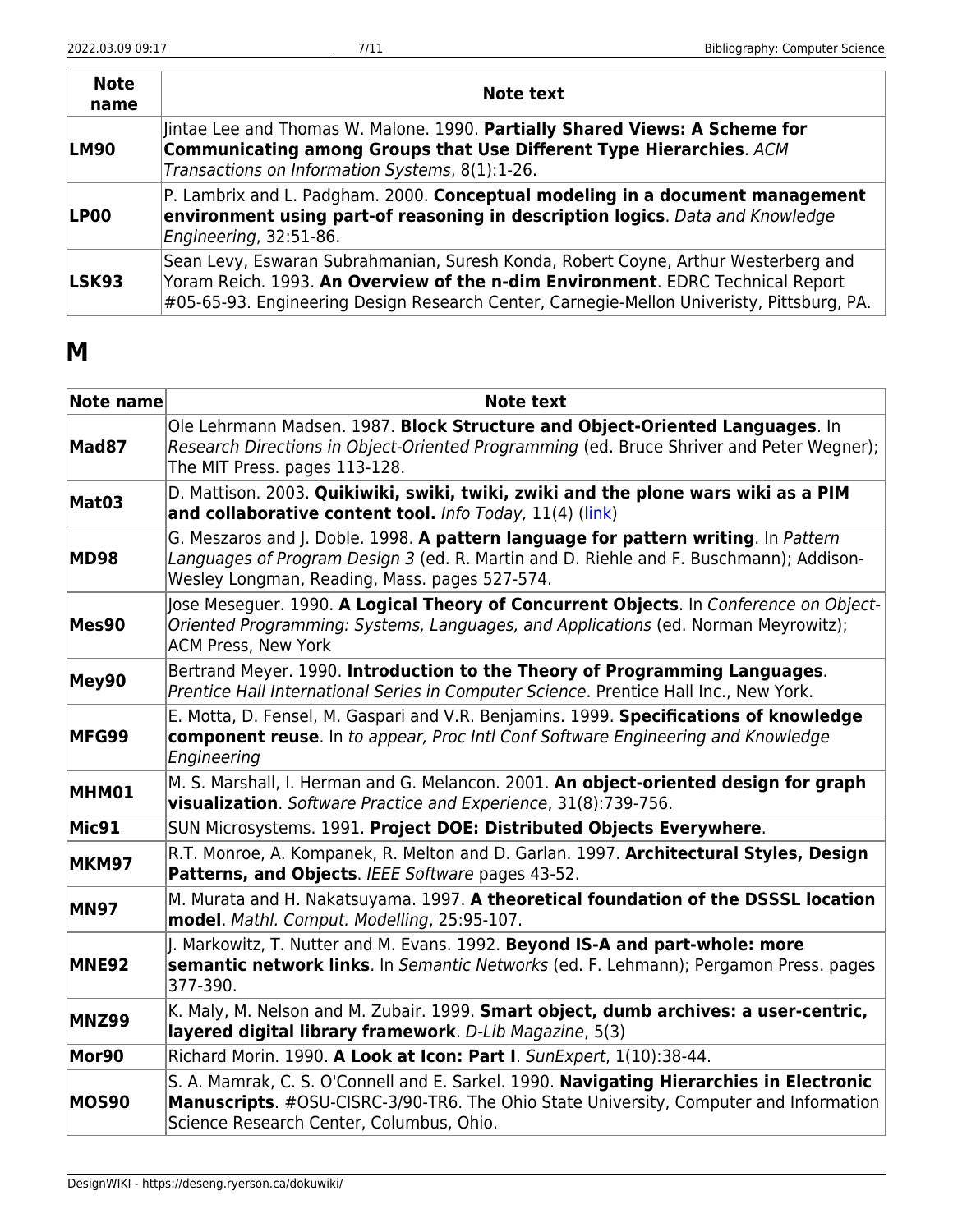| Note name   | Note text                                                                                                                                                                                                                 |
|-------------|---------------------------------------------------------------------------------------------------------------------------------------------------------------------------------------------------------------------------|
| MPR96       | V. Mitrana, G. Paun, G. Rozenberg and A. Salomaa. 1996. Pattern Systems. Theoretical<br>Computer Science, 154:183-201.                                                                                                    |
| <b>MR91</b> | Thomas W. Malone and John F. Rockart. 1991. Computer, Networks and the<br>Corporation. Scientific American, 265(3):128-136.                                                                                               |
| MSG99       | D.E. Moriarty, A.C. Schultz and J.J. Grefenstette. 1999. Evolutionary Algorithms for<br>Reinforcement Learning. J. Artificial Intelligence Research, 11:241-276.                                                          |
| <b>MT86</b> | Richard E. Morley and William A. Taylor. 1986. What is Artificial Intelligence?. Digital<br>Design pages 55-60.                                                                                                           |
| <b>MZ98</b> | E. Motta and Z. Zdrahal. 1998. A library of problem-solving components based on the<br>integration of the search paradigm with task and method ontologies. Intl J Human-<br>Computer Studies, 49:437-470.                 |
| MZD91       | Gail Mitchell, Stanley B. Zdonik and Umeshwar Dayal. 1991. An Architecture for Query<br>Processing in Persistent Object Stores. #CS-91-38. Department of Computer Science,<br>Brown University, Providence, Rhode Island. |
| MZD91a      | Gail Mitchell, Stanley B. Zdonik and Umeshwar Dayal. 1991. Object-Oriented Query<br>Optimization: What's the Problem?. #CS-91-41. Department of Computer Science,<br>Brown University, Providence, Rhode Island.          |

## <span id="page-9-2"></span><span id="page-9-0"></span>**N**

| Note name         | Note text                                                                                                                                                                                           |
|-------------------|-----------------------------------------------------------------------------------------------------------------------------------------------------------------------------------------------------|
| <b>NB99</b>       | G. Neiger and R.A. Bazzi. 1999. Using knowledge to optimally achieve coordination in<br>distributed systems. Theoretical Computer Science, 220(1):31-65. (link)                                     |
| Nie <sub>89</sub> | Oscar Nierstrasz. 1989. A Survey of Object-Oriented Concepts. In Object-Oriented<br>Concepts, Databases, and Applications (ed. Won Kim and Frederick H. Lochovsky); Addison-<br>Wesley. pages 3-21. |
| <b>Nil80</b>      | Nils J. Nilsson. 1980. Principles of Artifical Intelligence. Tioga Publishing Co., Palo Alto,<br>ICA.                                                                                               |
| NSF99             | NSF. 1999. Digital Libraries and Education Working Meeting, January.                                                                                                                                |
| <b>NW97</b>       | M.C. Norrie and M. Wunderli. 1997. Tool agents in coordinated information systems.<br>Information Systems, 22:59-77.                                                                                |

## <span id="page-9-3"></span><span id="page-9-1"></span>**O**

<span id="page-9-4"></span>

| <b>Note</b><br>name | Note text                                                                                                                                                                                                                   |
|---------------------|-----------------------------------------------------------------------------------------------------------------------------------------------------------------------------------------------------------------------------|
| Ode92               | James J. Odell. 1992. Modelling Object Using Binary- and Entity-Relationship Models.<br>Journal of Object-Oriented Programming, 5(3):12-18.                                                                                 |
| Ors98               | K. Orsvarn. 1998. Some principles for libraries of task decomposition methods. Intl J<br>Human-Computer Studies, 49:417-435.                                                                                                |
| $O$ ss87            | Harold L. Ossher. 1987. A Mechanism for Specifying the Structure of Large, Layered<br>Systems. In Research Directions in Object-Oriented Programming (ed. Bruce Shriver and<br>Peter Wegner); The MIT Press. pages 219-252. |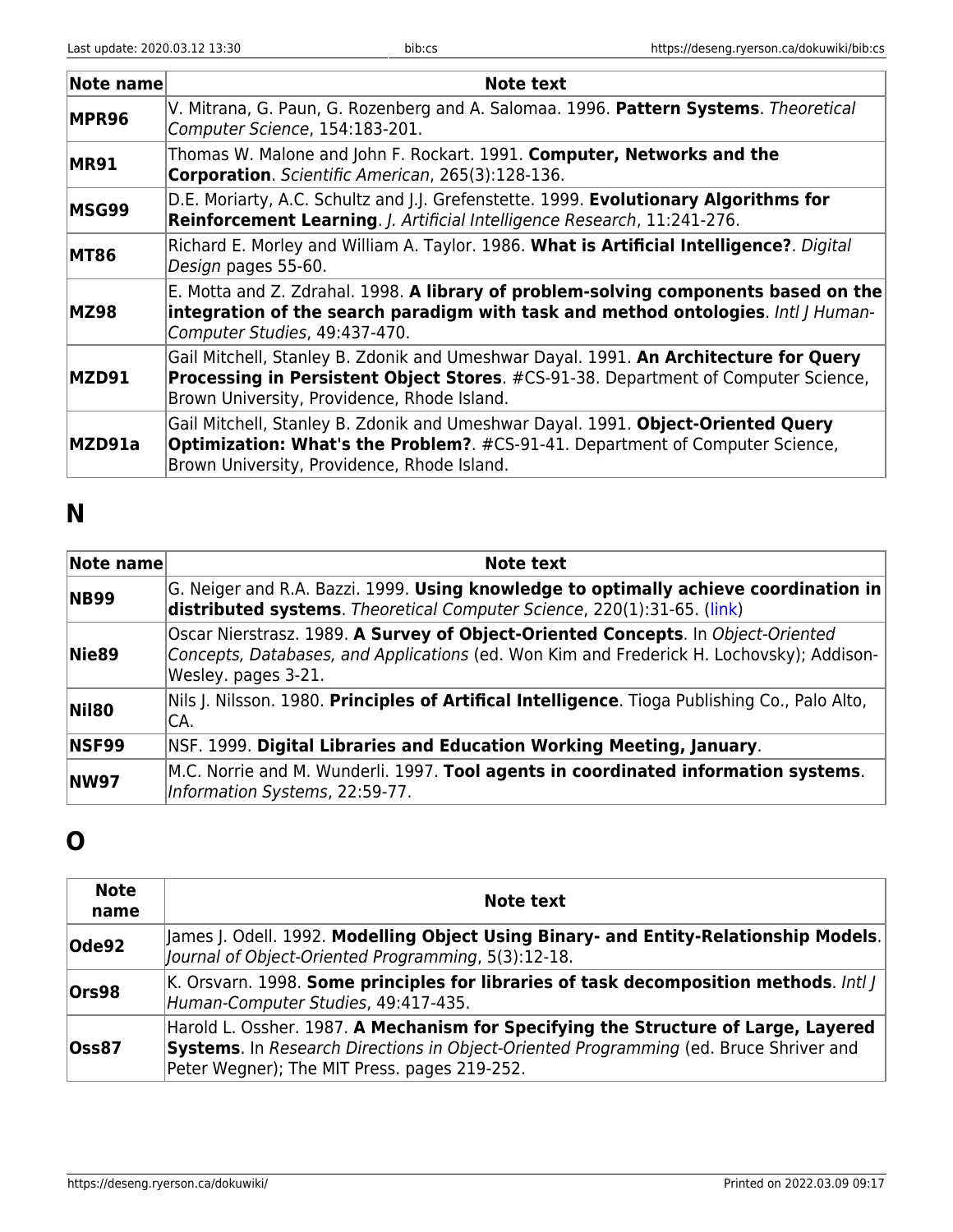#### <span id="page-10-0"></span>**P**

| <b>Note</b><br>name | <b>Note text</b>                                                                                                                                                                                                                                                                                                               |
|---------------------|--------------------------------------------------------------------------------------------------------------------------------------------------------------------------------------------------------------------------------------------------------------------------------------------------------------------------------|
| Pag81               | Frank G. Pagan. 1981. Formal Specification of Programming Langauges: A Panoramic<br>Primer. Prentice-Hall, Inc., Englewood Cliffs, N.J.                                                                                                                                                                                        |
| Paz99               | L. Pazzi. 1999. Implicit versus explicit characterization of complex entities and<br>events. Data and Knowledge Engineering, 31:115-134.                                                                                                                                                                                       |
| <b>PCK89</b>        | Kamran Parsaye, Mark Chignell, Setrag Khoshafian and Harry Wong. 1989. Intelligent<br>Databases: Object-Oriented, Deductive Hypermedia Technologies. John Wiley and<br>Sons, Inc., New York.                                                                                                                                   |
| <b>PEE88</b>        | Harry H. Porter, Earl F. Ecklund, Denise J. Ecklund, T. Lougenia Anderson and Bruce<br>Schneider. 1988. A Disributed Object Server. In Advances in Object-Oriented Databases<br>(Proceedings of 2nd International Workshop on Object-Oriented Database Systems) (ed. K.<br>R. Dittrich); Springer-Verlag, Berlin. pages 43-59. |
| <b>PG00</b>         | David Pinelle and Carl Gutwin 2000. A Review of Groupware Evaluations. Proceedings of<br>WETICE 2000, Workshops on Enabling Technologies: Infrastructure for Collaborative<br>Enterprises, 6p. (link)                                                                                                                          |
| Pie98               | C. Pierret-Golbreich. 1998. Supporting organization and use of problem-solving<br>methods libraries by a formal approach. Intl J Human-Computer Studies, 49:471-495.                                                                                                                                                           |
| <b>PKM99</b>        | D. Papadias, P. Kalnis and N. Mamoulis. 1999. Hierarchical constraint satisfaction in<br>spatial databases. In Proc. ACM Conf. on Information Retrieval. pages 168-175. (link)                                                                                                                                                 |
| <b>PLL91</b>        | H. J. Park, D. Lee, K. Lee and K. Chon. 1991. Configuration Management of Object<br>Groups. Austrailian Computer Journal, 23(4)                                                                                                                                                                                                |
| PM88b               | Joan Peckham and Fred Maryanski. 1988. Semantic Data Models. ACM Computing<br>Surveys, 20(3):153-189.                                                                                                                                                                                                                          |
| <b>Pra75</b>        | Terrence W. Pratt. 1975. Programming Languages: Design and Implementation.<br>Prentice-Hall, Inc., Englewood Cliffs, N.J.                                                                                                                                                                                                      |
| Pri00               | U. Priss. 2000. Faceted Knowledge Representation. Linkoping Electronic Articles in<br>Computer and Information Science, 5(3)                                                                                                                                                                                                   |
| <b>PS88</b>         | R. M. Piercy and A. J. Slade. 1988. Semantic Net Databases. #12/88. School of<br>Engineering and Computer Science, Durham, England.                                                                                                                                                                                            |
| <b>PS92</b>         | Jens Palsberg and Micheal I. Schwartzbach. 1992. Three Discussions on Object-Oriented<br>Typing. ACM SIGPLAN OOPS Messenger, 3(2):31-38.                                                                                                                                                                                       |
| <b>PSG93</b>        | F. Polat, S. Shekhar and H.A. Guvenir. 1993. A Negotiation Platform for Cooperating<br>Multi-agent Systems. Concurrent Engineering: Research and Applications, 1:179-187.                                                                                                                                                      |
| <b>PT94</b>         | F. De Paoli and F. Tisato. 1994. CSDL: A Language for Cooperative Systems Design.<br>IEEE Transactions on Software Engineering, 20(8):606-616.                                                                                                                                                                                 |
| <b>PWC03</b>        | E. Pampalk, G. Widmer and A. Chan 2003. A new approach to hierarchical clustering<br>and structuring of data with self-organizing maps. OEFAI Technical Report 2003-09.<br>Austrian Research Institute for Artificial Intelligence, Vienna. (link)                                                                             |

# <span id="page-10-2"></span><span id="page-10-1"></span>**Q**

<span id="page-10-3"></span>

| Note name       | Note text                                                                        |
|-----------------|----------------------------------------------------------------------------------|
| $\sqrt{Q}$ ue92 | Christian Queinnec. 1992. Meroon: A Small, Efficient and Enhanced Object System. |
| $\sqrt{Q}$ ue93 | Christian Queinnec. 1993. Designing Meroon V3.                                   |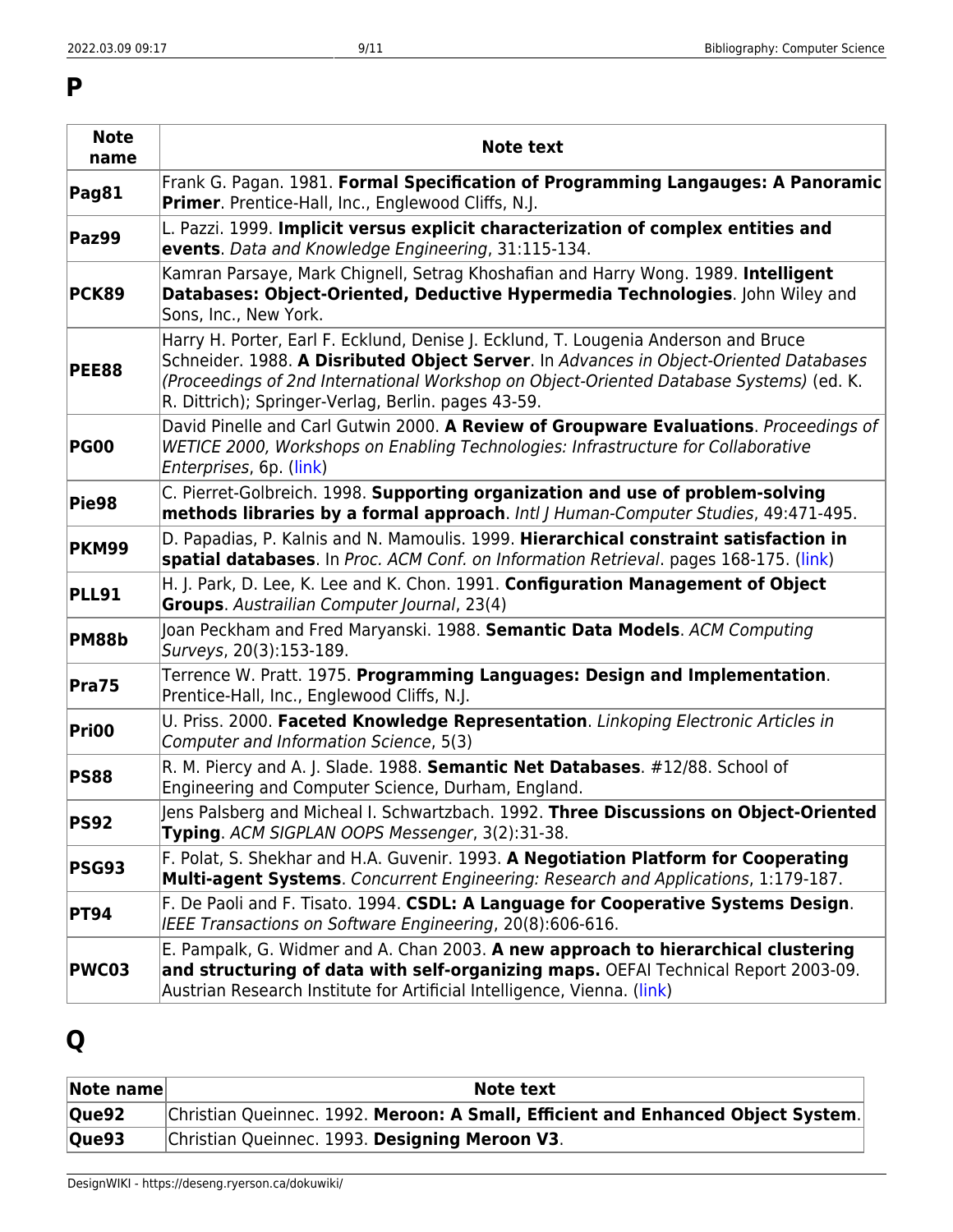#### <span id="page-11-0"></span>**R**

| <b>Note</b><br>name | <b>Note text</b>                                                                                                                                                                                                                                                                                                                                                                                 |
|---------------------|--------------------------------------------------------------------------------------------------------------------------------------------------------------------------------------------------------------------------------------------------------------------------------------------------------------------------------------------------------------------------------------------------|
| <b>RA92</b>         | W.J. Rasdorf and O.Y. Abudayyeh. 1992. A Formal Approach to Schema Design for<br><b>Engineering Databases.</b> Advances in Engineering Software, 14:23-31.                                                                                                                                                                                                                                       |
| <b>RB88</b>         | D. E. Rydeheard and R. M. Burstall. 1988. Computational Category Theory. Prentice Hall<br>International Series in Computer Science. Prentice Hall Inc.                                                                                                                                                                                                                                           |
| <b>RCF98</b>        | T.R. Reichherzer, A.J. Canas, K.M. Ford and P.J. Hayes. 1998. The giant: an agent-based<br>approach to knowledge construction and sharing. In Proc Florida Artificial Intelligence<br>Research Symposium. pages 136-140.                                                                                                                                                                         |
| <b>RDK99</b>        | J. Roschelle, C ' [Di giano], ' M. Koutlis, A. Repenning, J. Phillips, N. Jackiw and D. Suthers.<br>1999. Developing educational software components. Computer pages 50-58.                                                                                                                                                                                                                      |
| Red88               | Uday S. Reddy. 1988. Objects as Closures: Abstract Semantics of Object Oriented<br>Languages. In Proceedings of the 1988 ACM Conference on LISP and Functional<br>Programming (ed. Jerome Chailloux); ACM, New York. pages 289-297.                                                                                                                                                              |
| Reg09               | Amit Regmi. 2009. Supporting Multimodal Collaboration with Digital Ink and Audio.<br>UNIVERSITY OF WESTERN ONTARIO, Masters Thesis in Computer Science. (link)                                                                                                                                                                                                                                   |
| <b>RHN</b>          | Jim Rudolf, Arthur van Hoff, Tim Niblett and Danny Pearce. [Hyper ne ws]- 1.4 User Guide.<br>The Turing Institute.                                                                                                                                                                                                                                                                               |
| Rie95               | D. Riehle. 1995. Patterns for encapsulating class trees. In Pattern Languages of Program<br>Design 2 (ed. J.M. Vlissides and J.O. Coplien and N.L. Kerth); Addison-Wesley, Reading, MA                                                                                                                                                                                                           |
| <b>RL89</b>         | M. V. Ramakrishna and Perake Larson. 1989. File Organization Using Composite Perfect<br>Hashing. ACM Transactions on Database Systems, 14(2):231-263.                                                                                                                                                                                                                                            |
| <b>Ros87</b>        | Ronald G. Ross. 1987. Entity Modeling: Techniques and Application. Database Research<br>Group, Inc.                                                                                                                                                                                                                                                                                              |
| <b>RRR88</b>        | S. Rehm, T. Raupp, M. Ranft, R. Langle, M. Hartig, W. Gotthard, K. R. Dittrich and K.<br>Abramowicz. 1988. Support for Design Processes in a Structurally Object-Oriented<br><b>Database System.</b> In Advances in Object-Oriented Databases (Proceedings of 2nd<br>International Workshop on Object-Oriented Database Systems) (ed. K. R. Dittrich); Springer-<br>Verlag, Berlin. pages 80-97. |
| <b>RS89</b>         | Christopher K. Riesbeck and Roger C. Schank. 1989. Inside Case-Based Reasoning.<br>Lawrence Erlbaum Associates, Hillsdale, NJ.                                                                                                                                                                                                                                                                   |
| <b>RS90</b>         | Anthony Rich and Marvin Solomon. 1990. A Logic-Based Approach to System Modelling.<br>#928. Computer Sciences Department, University of Wisconsin - Madison, Madison, WI.                                                                                                                                                                                                                        |
| <b>RSL99</b>        | G. Rossi, D. Schwabe and F. Lyardet. 1999. Improving web information systems with<br>navigational patterns. Computer Networks, 31:1667-1678.                                                                                                                                                                                                                                                     |
| <b>RZ95</b>         | D. Riehle and H. Zullighoven. 1995. A Pattern Language for Tool Construction and<br>Integration Based on the Tools and Materials Metaphor. In Pattern Languages of<br>Program Design (ed. J.O. Coplien and D. Schmidt); Addison-Wesley, Reading, Mass. pages<br>$9-42.$                                                                                                                          |

## <span id="page-11-3"></span><span id="page-11-2"></span><span id="page-11-1"></span>**S**